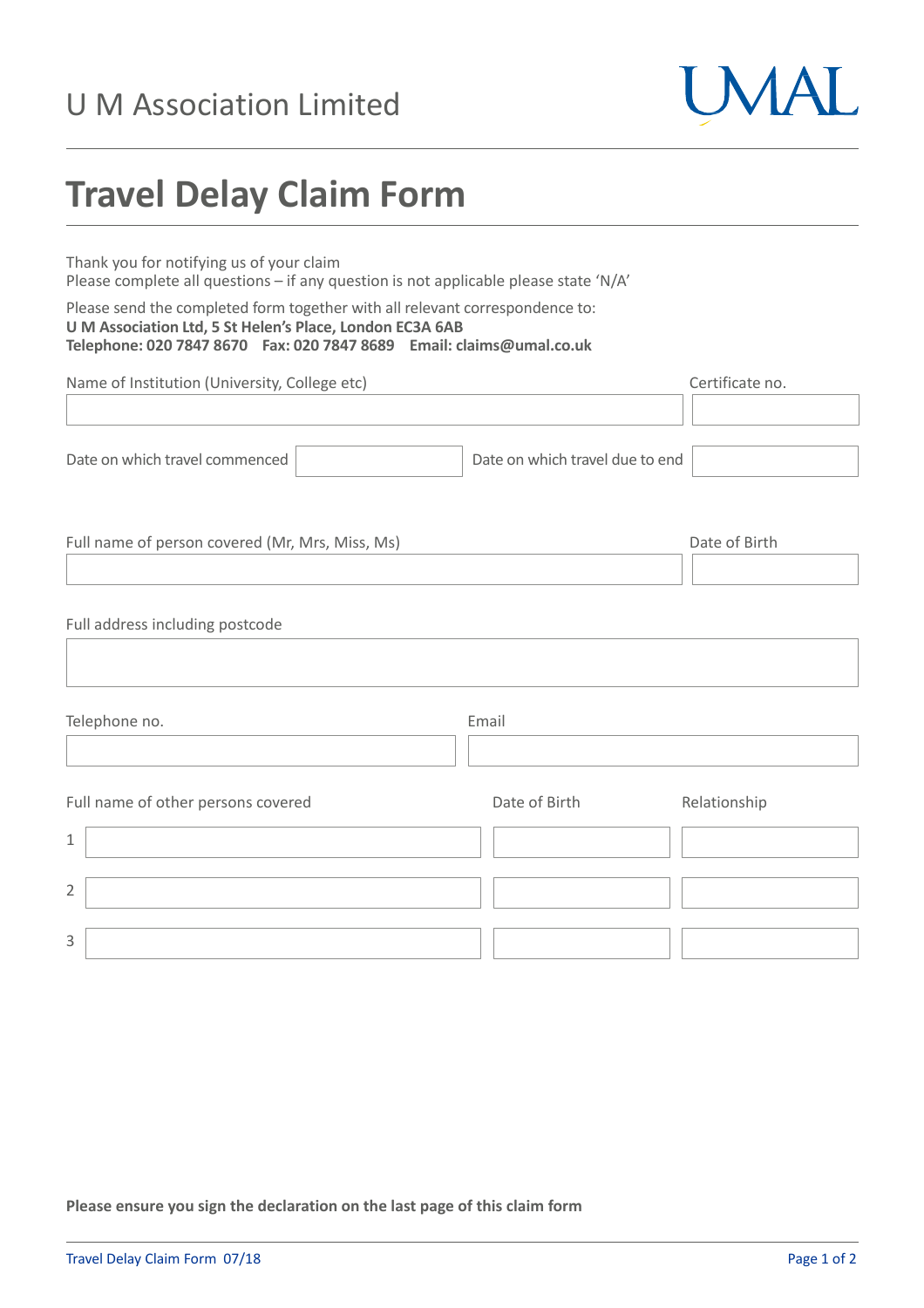| Type of travel:<br><b>Business</b><br>Holiday                            | Placement<br>Internship                                                                                 |  |  |
|--------------------------------------------------------------------------|---------------------------------------------------------------------------------------------------------|--|--|
| Please give reason for delay                                             |                                                                                                         |  |  |
|                                                                          |                                                                                                         |  |  |
|                                                                          |                                                                                                         |  |  |
| Please state the scheduled times of travel:                              |                                                                                                         |  |  |
| Place of Departure                                                       | Place of Destination                                                                                    |  |  |
| Date of Departure                                                        | Departure Time                                                                                          |  |  |
|                                                                          |                                                                                                         |  |  |
| Please provide a copy of your original itinerary/travel documents        |                                                                                                         |  |  |
| Please state the <b>actual</b> times of travel:                          |                                                                                                         |  |  |
| Date of Departure                                                        | Departure Time                                                                                          |  |  |
| Total length of delay in departure                                       |                                                                                                         |  |  |
|                                                                          | Please provide documentary evidence from the carrier/tour operator to confirm length and cause of delay |  |  |
|                                                                          |                                                                                                         |  |  |
| Please provide any additional information you feel would be of use to us |                                                                                                         |  |  |

We have recently updated our [Privacy](https://umal.co.uk/privacy-policy/) Policy, to ensure that we continue to handle your data fairly and lawfully, in accordance with the General Data Protection Regulation that came into force on 25 May 2018.

You can review the updated Privacy Policy [here.](https://umal.co.uk/privacy-policy/)

The Privacy Policy includes information and guidance, such as:

- How we collect, use and store your personal data;
- Your rights in connection with our collection, use and storage of your personal information;
- The circumstances under which we may be obliged to share your personal data with third parties.

By signing this form, you are consenting to the terms of our Privacy Policy.

If you have any questions about our Privacy Policy, you can contact the Data Protection Officer on 020‐7847 8670, or by email to DPO@umal.co.uk, or by writing to the Data Protection Officer at 5 St Helen's Place, London EC3A 6AB.